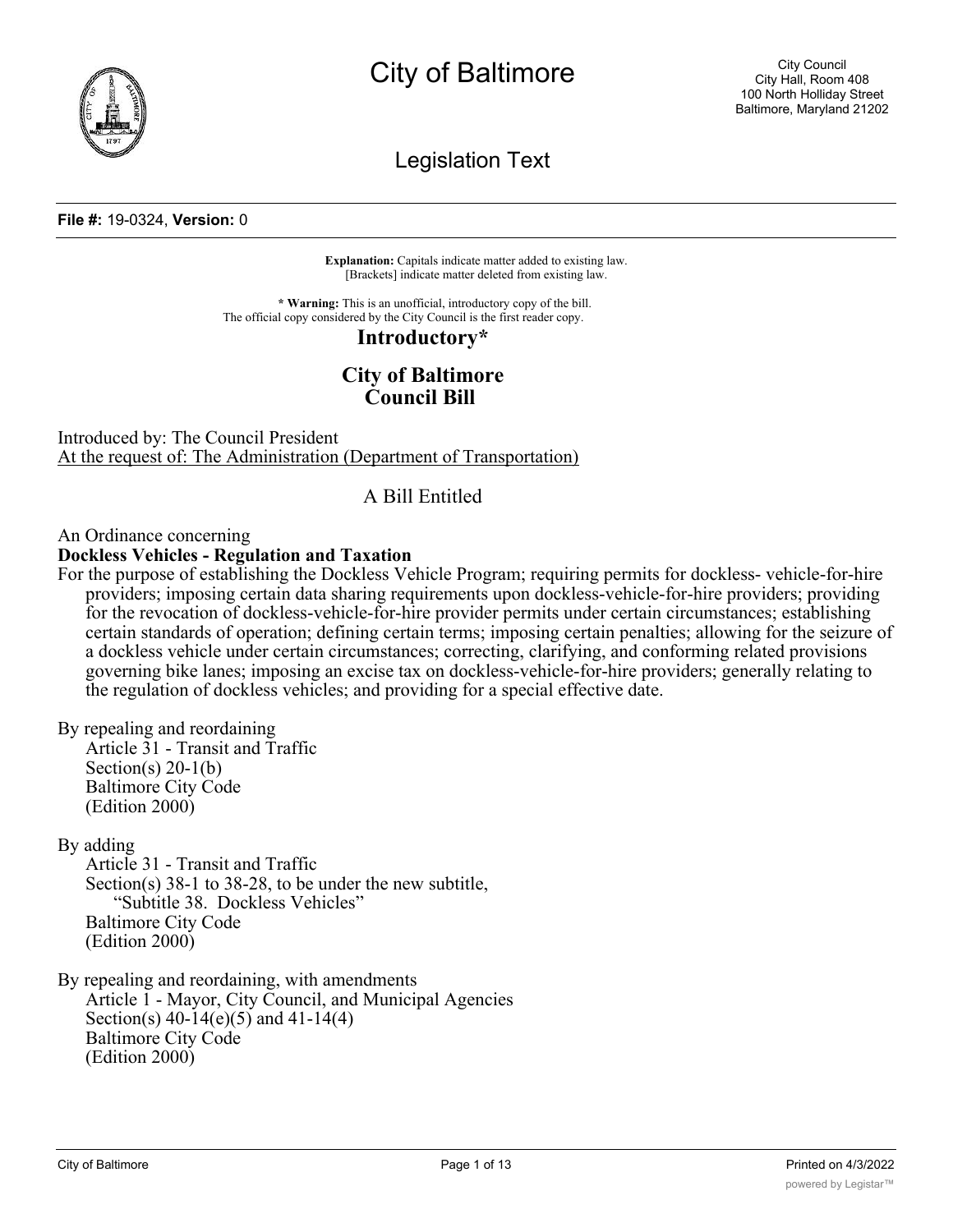By adding Article 28 - Taxes Section(s) 31-1 to 31-5, to be under the new subtitle, "Subtitle 31. Dockless Vehicles" Baltimore City Code (Edition 2000)

**Section 1. Be it ordained by the Mayor and City Council of Baltimore**, That the Laws of Baltimore City read as follows:

# **Baltimore City Code**

# **Article 31. Transit and Traffic**

# **Subtitle 20. Bike Lanes**

# **§ 20-1. Definitions.**

(b) *Bike Lane.*

"Bike Lane" means a portion of a City street designated exclusively for single directional [bicycle] flow of bicycles and dockless vehicles, as those terms are defined in this article.

# **Subtitle 38. Dockless Vehicles**

# *Part 1. Definitions; General Provisions*

# **§ 38-1. Definitions.**

(a) *In general.*

In this subtitle, the following terms have the meanings indicated.

(b) *Dockless vehicle.*

"Dockless vehicle" means a bicycle, e-bike or e-scooter that does not require the construction of a special docking location for its use.

(c) *Dockless vehicle for hire*.

"Dockless vehicle for hire" means a dockless vehicle available for short-term rental by a provider for the purpose of providing individual transportation on a public right-of-way.

- (d) *E-bike*.
	- (1) *In general*.

"E-bike" means a device designed and equipped with: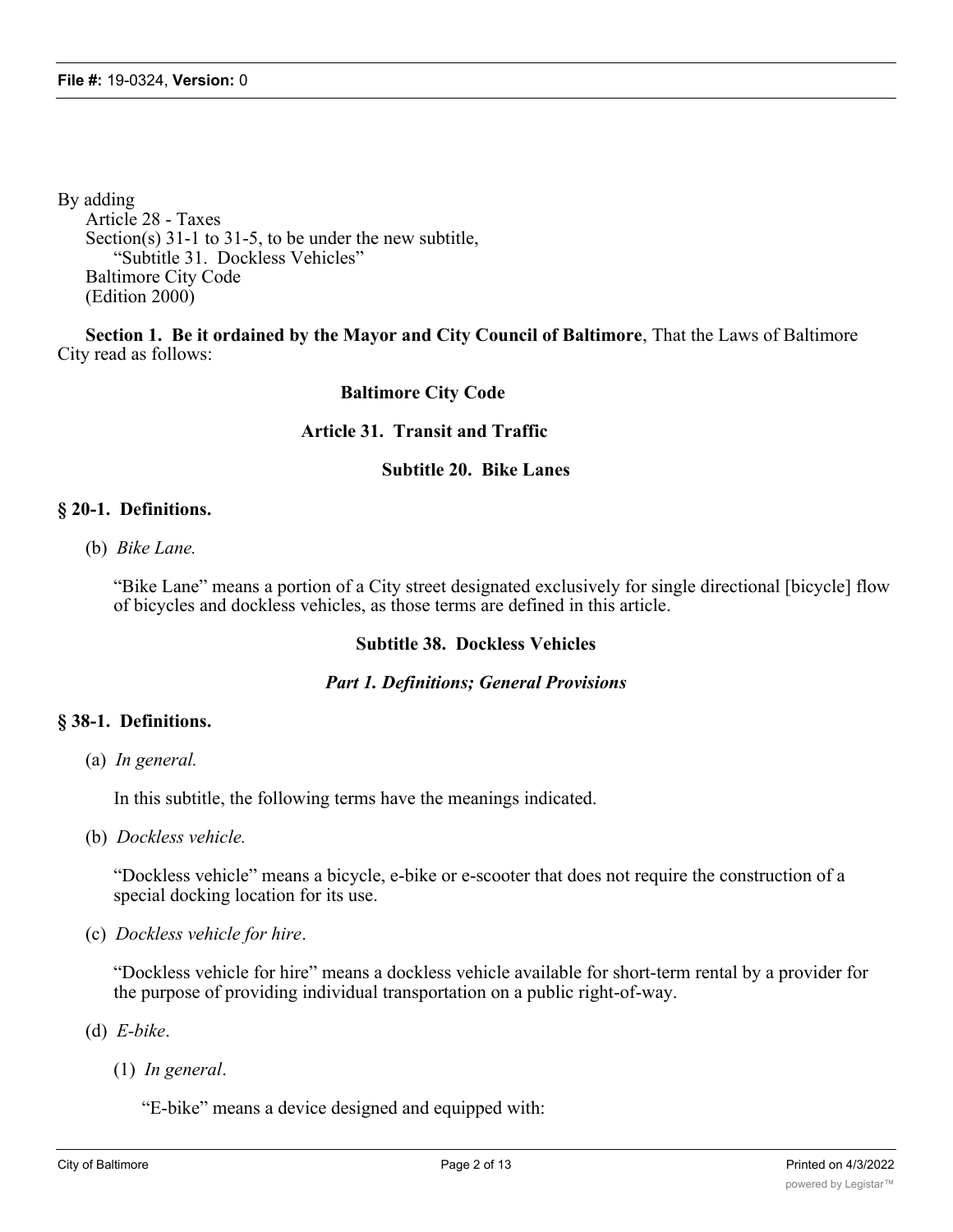- (i) an electric motor for self-propulsion;
- (ii) 2 tandem wheels, either of which is more than 20 inches in diameter; and
- (iii) a locking device to either lock itself or lock to existing structures.

# (2) *Exclusions*.

"E-bike" does not include:

- (i) a motorcycle;
- (ii) a motor vehicle;
- (iii) a public transportation vehicle; or
- (iv) a dirt bike as defined in Article 19,  $\S$  40-1(c) {"Definitions Dirt bike"}; or
- (v) a minibike as defined in Article 19, § 40-1(d) {"Definitions Minibike"}.

(e) *E-scooter*.

(1) *In general*.

"E-scooter" means a device designed and equipped with:

- (i) a motor for self-propulsion;
- (ii) 2 wheels below a platform on which a user can stand upright to operate and control the vehicle; and
- (iii) a locking device to either lock itself or lock to existing structures.

# (2) *Exclusions*.

"E-scooter" does not include:

- (i) a motorcycle;
- (ii) a motor vehicle;
- (iii) a public transportation vehicle; or
- (iv) a dirt bike as defined in Article 19, § 40-1(c) {"Definitions Dirt bike"}; or
- (v) a minibike as defined in Article 19, § 40-1(d) {"Definitions Minibike"}.

# (f) *Enforcement officer*.

"Enforcement officer" has the meaning stated in City Code Article 1,  $\frac{2}{3}$  41 -1(c).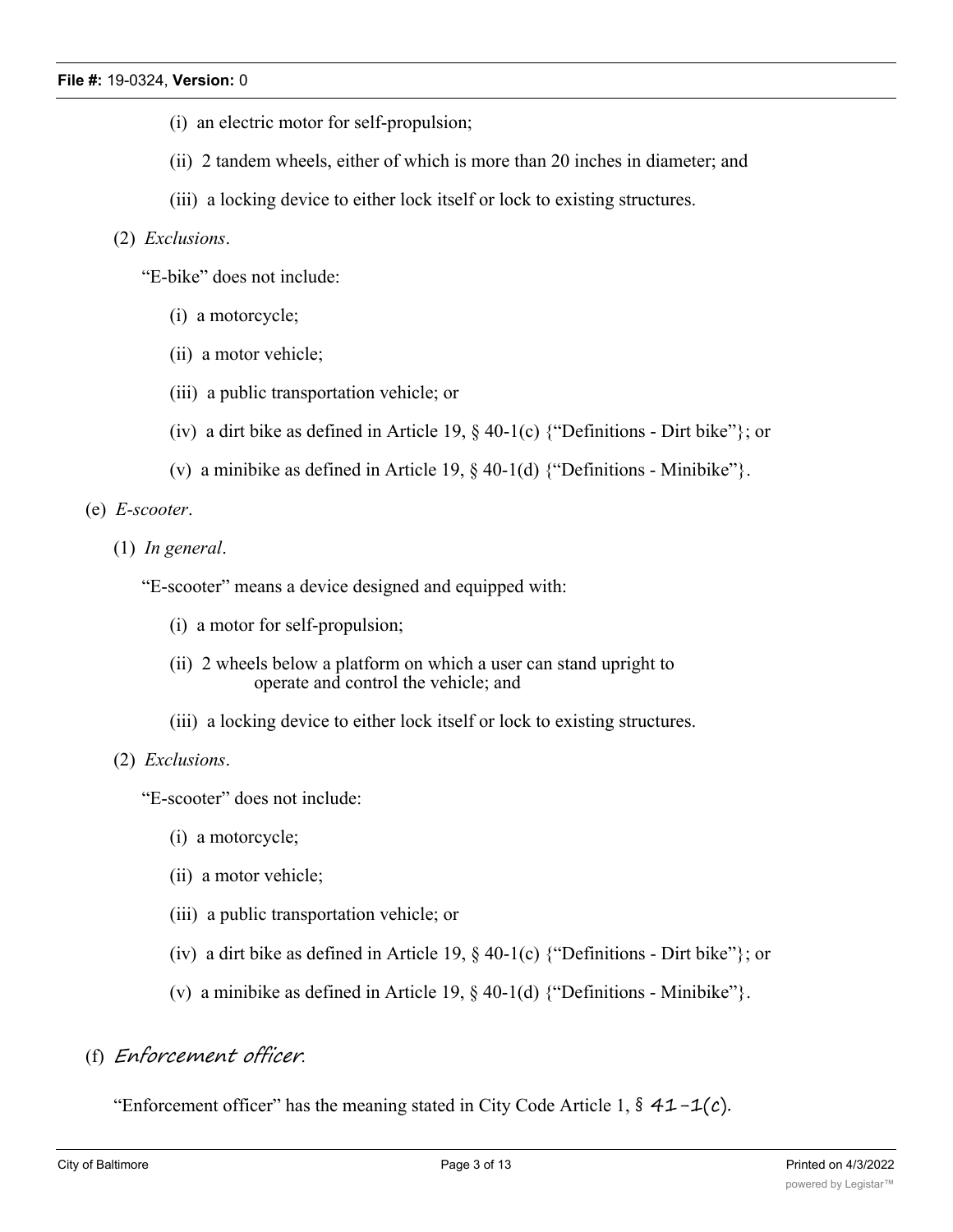#### **File #:** 19-0324, **Version:** 0

(g) *Provider*.

"Provider" means a provider of dockless vehicles for hire.

(h) *Program*.

"Program" means the Dockless Vehicle Program established pursuant to this subtitle.

(i) *User*.

"User" means any member of the public.

# **§ 38-2. Mandatory, prohibitory, and permissive terms.**

(a) *Mandatory terms.*

"Must" and "shall" are each mandatory terms used to express a requirement or to impose a duty.

(b) *Prohibitory terms.*

"May not" and "no ... may" are each mandatory negative terms used to establish a prohibition.

(c) *Permissive terms.*

"May" is permissive.

# **§ 38-3. Rules and Regulations.**

(a) *In general.*

The Director must adopt rules and regulations to carry out this subtitle.

(b) *Filing with Legislative Reference*.

A copy of all rules and regulations adopted under this subtitle must be filed with the Department of Legislative Reference before they take effect.

(c) *Posted to Department website*.

A copy of all rules and regulations adopted under this subtitle must be posted on a Department website.

# **§§ 38-4 to 38-5.** *{Reserved}*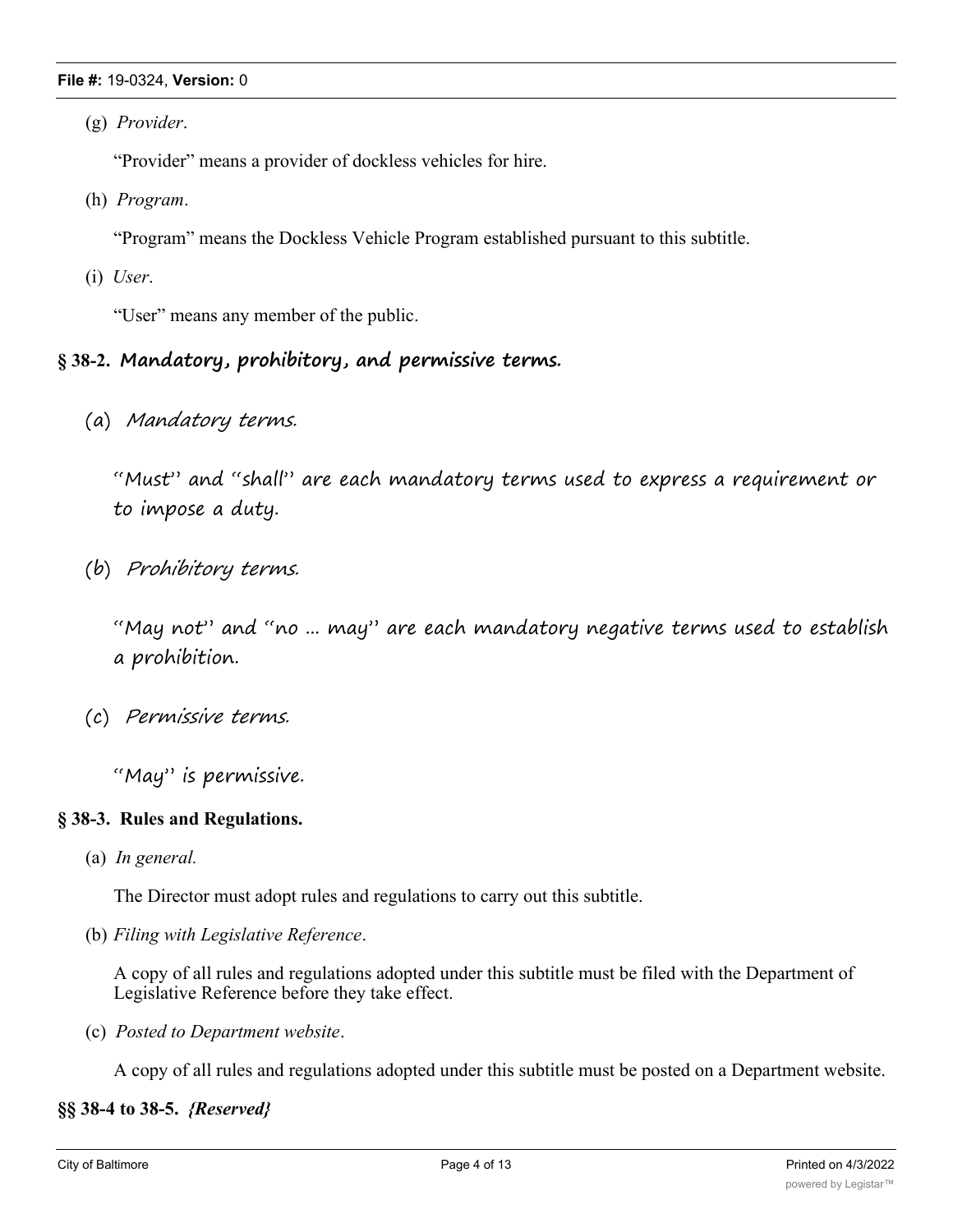# *Part 2. Dockless Vehicle Program*

# **§ 38-6. Dockless Vehicle Program established.**

(a) *In general*.

There is a Dockless Vehicle Program established for the purpose of regulating the operation of dockless vehicles and dockless vehicles for hire.

(b) *Department of Transportation to administer*.

The Department is responsible for administering in a manner consistent with this subtitle.

(c) *Cost recovery*.

The cost of Program administration shall be charged to the providers through the imposition of fees established by the Department and approved by the Board of Estimates.

- (d) *Program termination.*
	- (1) The Program may be terminated at any time by:
		- (i) the Director, with 60 days prior notice to the City Council and all providers; or
		- (ii) ordinance of the Mayor and City Council.
	- (2) A termination of the Program operates to
		- (i) revoke all existing permits issued under this subtitle; and
		- (ii) require all dockless vehicles for hire to be removed from public right-of-ways within 48 hours from the effective date of the termination.

# **§ 38-7. Scope of Program.**

The Program established under this subtitle shall:

- (1) provide, in a manner established by the Director, equitable access to dockless vehicles for hire throughout the City and in under-served areas; and
- (2) be limited to permitting:
	- (i) no more than 6 providers, allocated, as determined by the Director, among the 3 types of dockless vehicles permitted under this subtitle; and
	- (ii) no more than 12,000 dockless vehicles to be allocated, as determined by the Director, among the 3 types of dockless vehicles permitted under this subtitle.

# **§ 38-8. Permit required.**

(a) *In general*.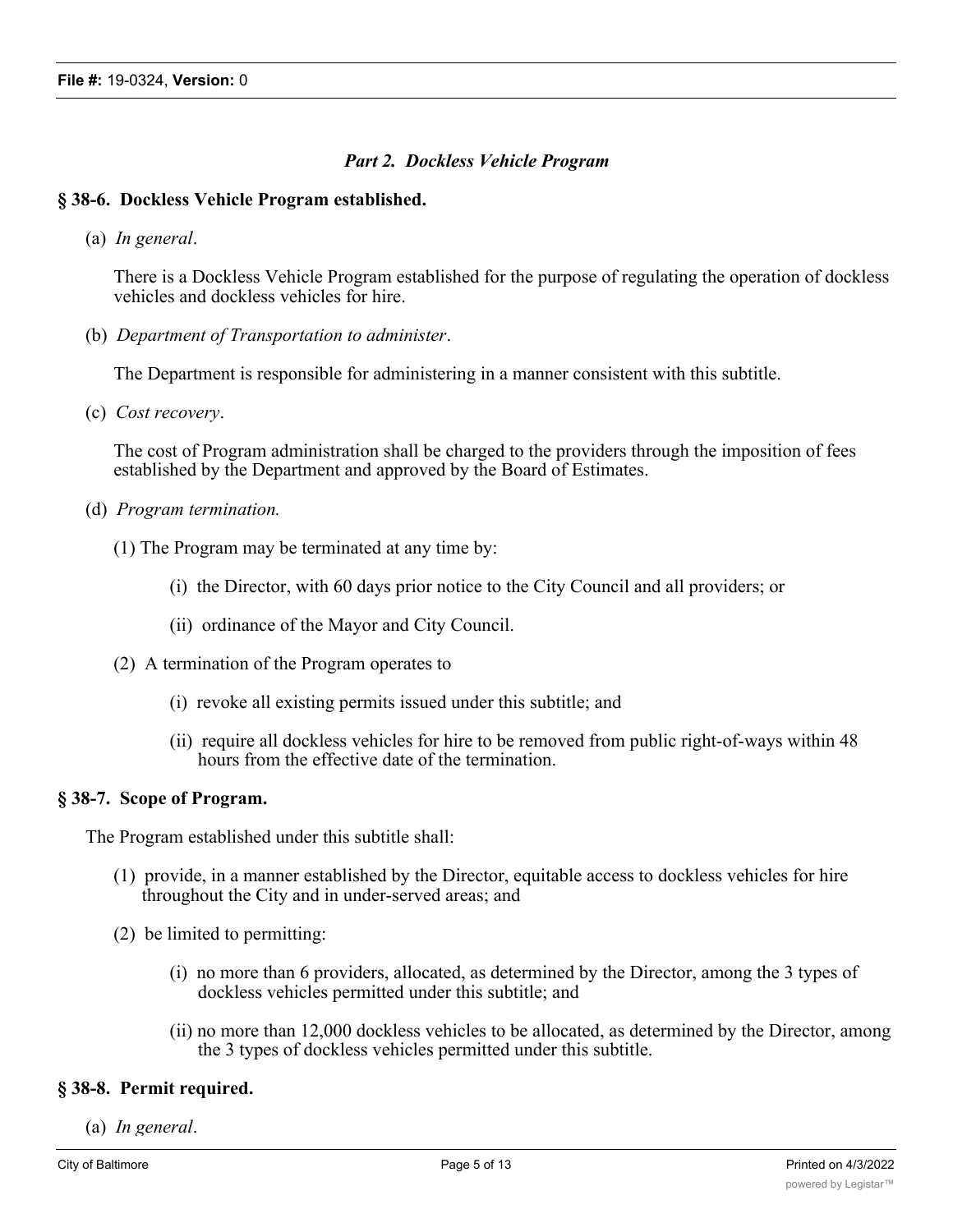No provider may operate a dockless-vehicle-for-hire business without having first obtained a permit from the Director.

(b) *Issuance*.

The Director may issue a permit under this subtitle in the form the Director requires.

# **§ 38-9. Permit applications.**

(a) *Form*.

An application for a permit to operate a dockless-vehicle-for-hire business must be submitted in the form required by the rules and regulations adopted under this subtitle.

# (b) *Contents.*

The permit application must include:

- (1) the provider's full legal name and any trade name(s) under which it operates;
- (2) documentary evidence from an insurance company indicating that the insurance company has bound itself to provide liability insurance to the provider as required by the Director in the rules and regulations adopted under this subtitle;
- (3) an agreement to indemnify the City;
- (4) a performance bond as provided in § 38-23 of this subtitle; and
- (5) any other information required by the rules and regulations adopted under this subtitle.

# **§ 38-10. Term and renewal.**

(a) *Term*.

A permit issued under this subtitle expires on the  $1<sup>st</sup>$  anniversary of its effective date and is renewable as provided in this section.

(b) *Renewal application.*

The application for renewal must be in the form and contain the information required under § 38-9 of this subtitle.

# **§ 38-11. Permit not transferable or shareable.**

A permit issued under this subtitle to any provider is not assignable or transferable to or shareable with any other provider not identified in the permit.

#### **§ 38-12. Data sharing requirements.**

(a) *In general*.

As a condition to holding a permit, a provider must submit data and reports as required by the Director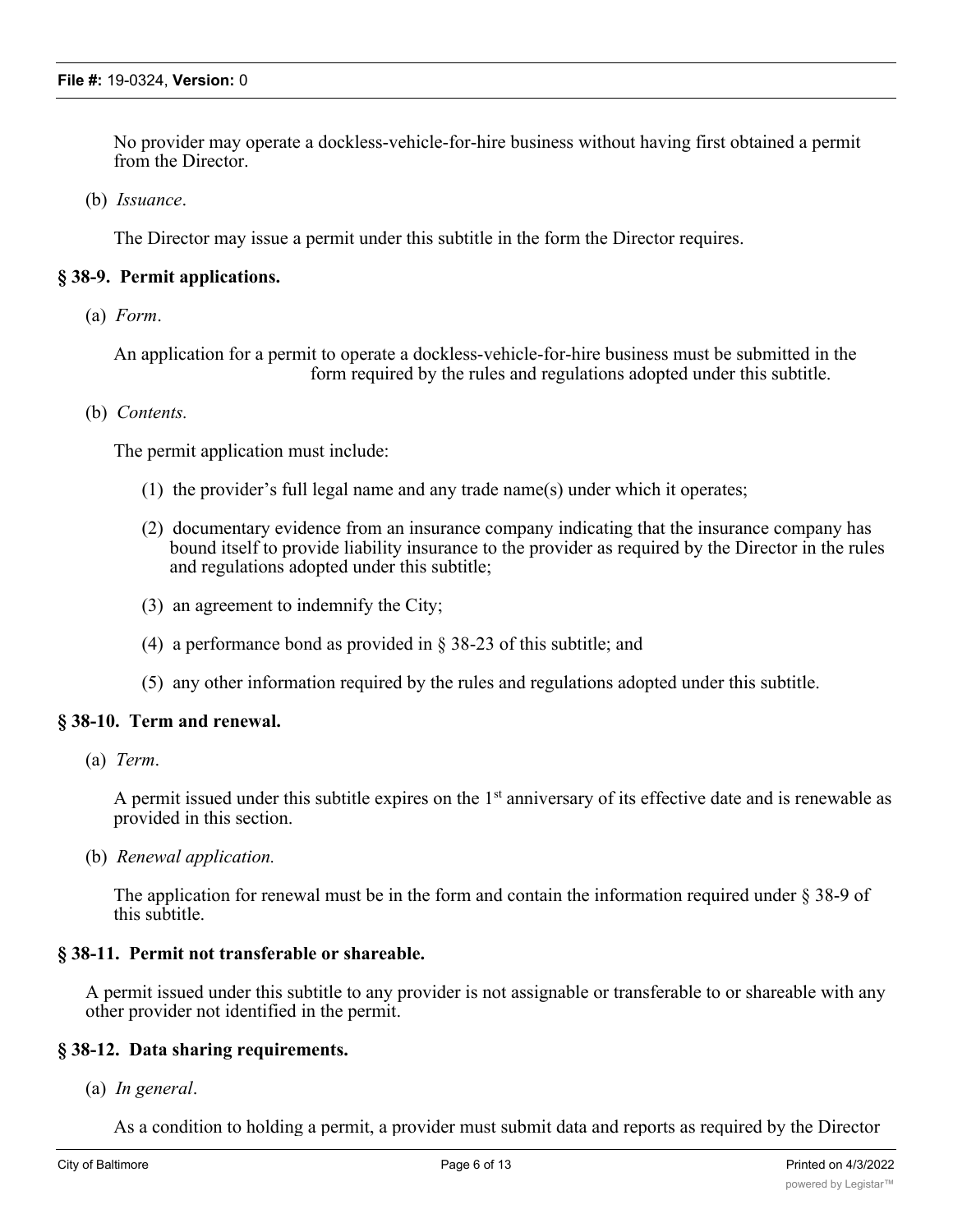in a format determined by the director.

- (b) *Confidentiality*.
	- (1) Except as otherwise required by law, the data and reports provided to the Department under this section must be kept confidential.
	- (2) If disclosure of the data and reports is required by law, the Department must provide the provider with reasonable prior notice of the disclosure.
- (c) *User privacy protections.*

A provider must establish a privacy policy approved by the Department that safeguards user information.

# **§ 38-13. Permit revocation.**

(a) *In general*.

After a hearing conducted in accordance with the rules and regulations adopted under this subtitle and with proper notice to the provider, the Department may revoke a permit if the Department finds that the provider:

- (1) intentionally or knowingly made a false statement as to a material matter on the permit application;
- (2) failed to maintain the liability insurance required the Director in the rules and regulations adopted under this subtitle;
- (3) failed to supply the data required under this subtitle;
- (4) failed to pay any fees and taxes required under this subtitle or the Baltimore City Code;
- (5) failed to provide a performance bond as provided in § 38-23 of this subtitle; or
- (6) was convicted twice within a 12-month period of a violation of this subtitle.
- (b) *Form and effect of revocation*.
	- (1) Any revocation under this section must be in writing from the Department and specify the reasons for the action.
	- (2) A provider receiving a revocation under this section is prohibited from applying for a permit under this subtitle for 2 years from the date of the revocation.

# **§ 38-14. Appeals.**

(a) *In General*.

A provider aggrieved by a decision of the Department may appeal that decision to the Director in writing within 10 days of the Department's decision.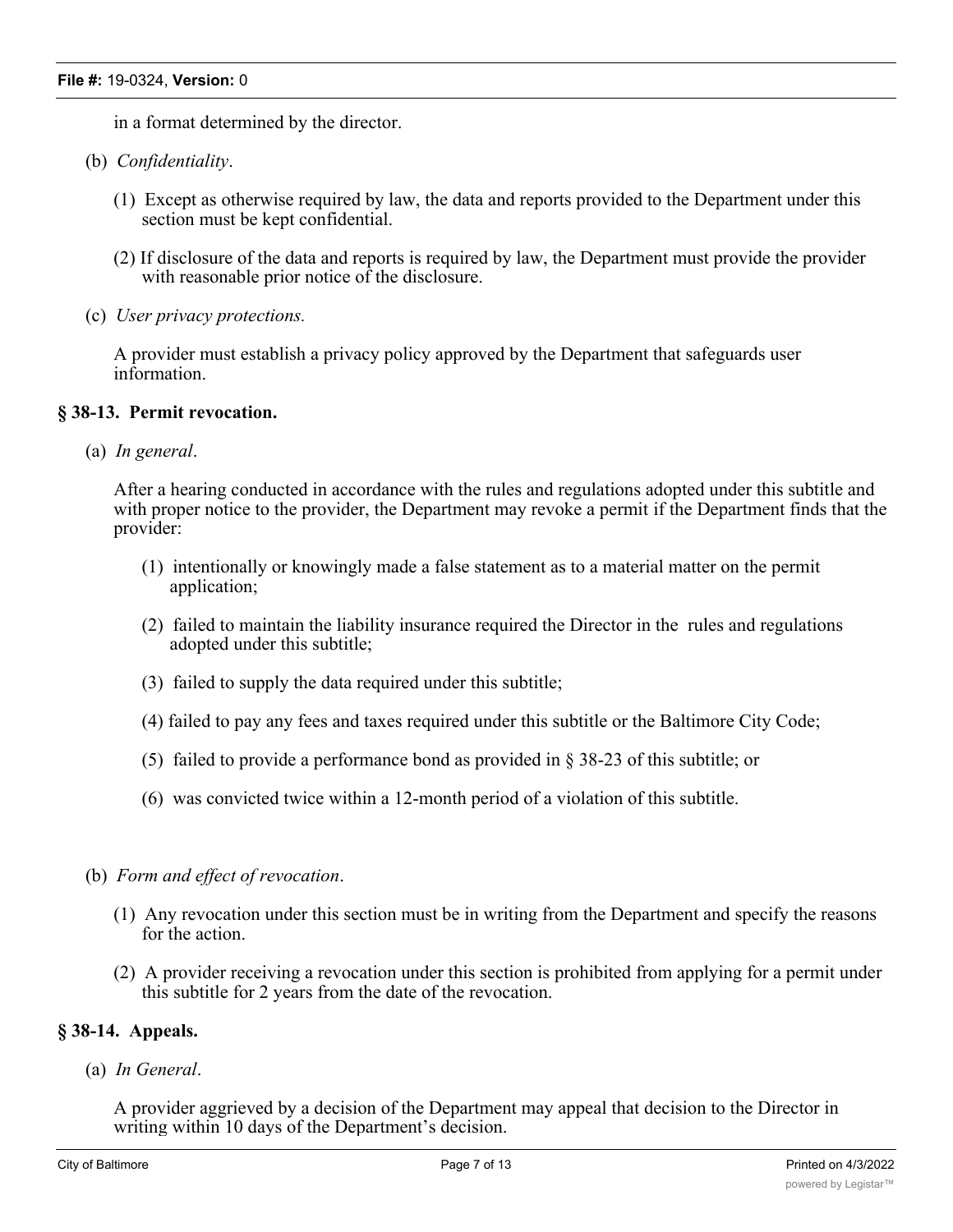(b) *Decision*.

The Director must issue a written decision within 30 days of receipt of the provider's appeal.

# **§ 38-15. Data breaches.**

If a provider determines that a breach of its data system has occurred and that the breach has placed user personal information at risk, the provider must, within 48 hours of that determination, notify the Department and all current and prior users of the breach and the likely consequences of the breach.

# **§§ 38-16 to 38-17.** *{Reserved}*

# *Part 3. Standards of Operation*

# **§ 38-18. Unlawful operation.**

An e-bike or e-scooter may not be ridden:

- (1) in a manner that violates applicable State or local law;
- (2) at speeds that exceeds 15 miles per hour;
- (3) by a person younger than 16-years of age;
- (4) with a passenger;
- (5) without the use of a headlight or headlamp after dusk, before dawn, or when the safe operation of a vehicle requires the use of headlight or headlamp;
- (6) on a public right-of-way with a posted speed that exceeds 30 miles per hour;
- (7) on a sidewalk, unless the posted speed on the abutting public right-of-way exceeds 30 miles per hour and the speed of the e-bike or e-scooter on the sidewalk does not exceed 6 miles per hour;
- (8) while carrying a package, bundle, or other article that prevents the user from keeping both hands on the handlebars; or
- (9) while physically controlling more than one e-bike or e-scooter.

# **§ 38-19. Unlawful parking.**

(a) *Public streets and alleys*.

A dockless vehicle may not be parked on a public street or alley unless the Director has designated an area specially-designed to accommodate dockless vehicle parking.

(b) *Sidewalks*.

Unless otherwise prohibited by law, rule, or regulation that prohibits parking on a sidewalk, dockless vehicles may be parked:

(1) on any sidewalk; or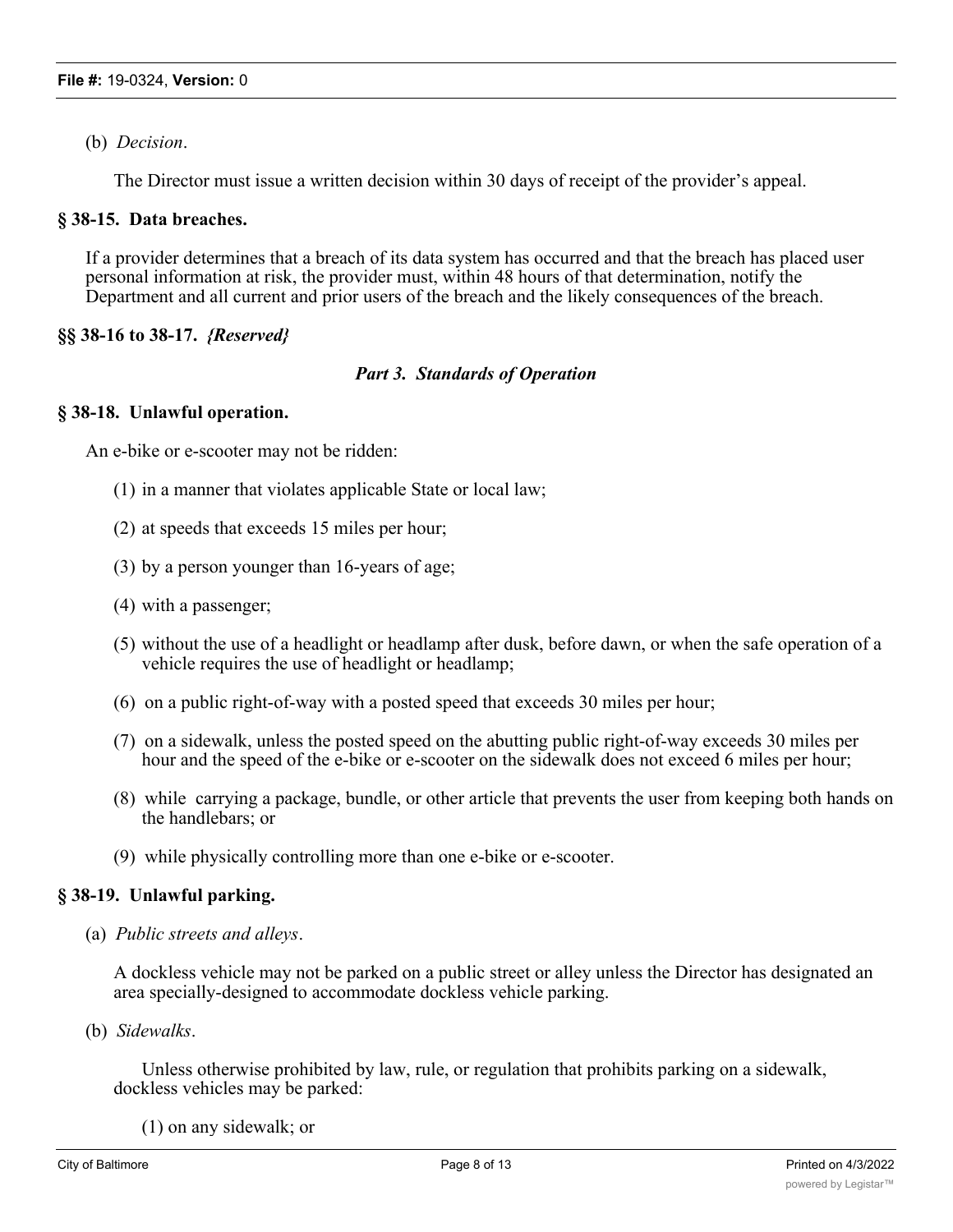- (2) only at designated locations on sidewalks as determined by the Director.
- (c) *Miscellaneous locations*.

A dockless vehicle may not be parked in:

- (1) a driveway;
- (2) an area reserved for sidewalk dining;
- (3) a transit zone, including bus stops, shelters, and passenger-waiting areas;
- (4) a loading zone;
- (5) a parking zone dedicated to accessible parking;
- (6) a manner that reduces the pedestrian zone to less than 4 feet or that otherwise prohibits the free flow of pedestrian traffic;
- (7) a manner that interferes with places of access for persons with disabilities as required by the Americans with Disabilities Act; or
- (8) a manner or location prohibited by the Director by rule or regulation.
- (d) *Discarded dockless vehicles*.

Dockless vehicles must be parked in a standing upright position.

# **§ 38-20. User education.**

(a) *In general.*

A provider must educate its users in the laws, rules, and regulations applicable to the riding, operation, and parking of dockless vehicles.

(b) *Publication.*

As a component of the education required under this section, a provider must make visible on its dockless vehicles or publish on its mobile application, or both, the standards of operation set forth in § 38-17 and § 38-18 of this subtitle.

# **§ 38-21. Advertising prohibited.**

A provider may not display third party advertising on its dockless vehicles.

# **§ 38-22. Provider operational responsibilities.**

A provider must:

(1) operate a 24-hour customer service phone number for users, the general public, and City officials to report dockless vehicles that are inoperable or suspected of being operated or parked in apparent violation of the law;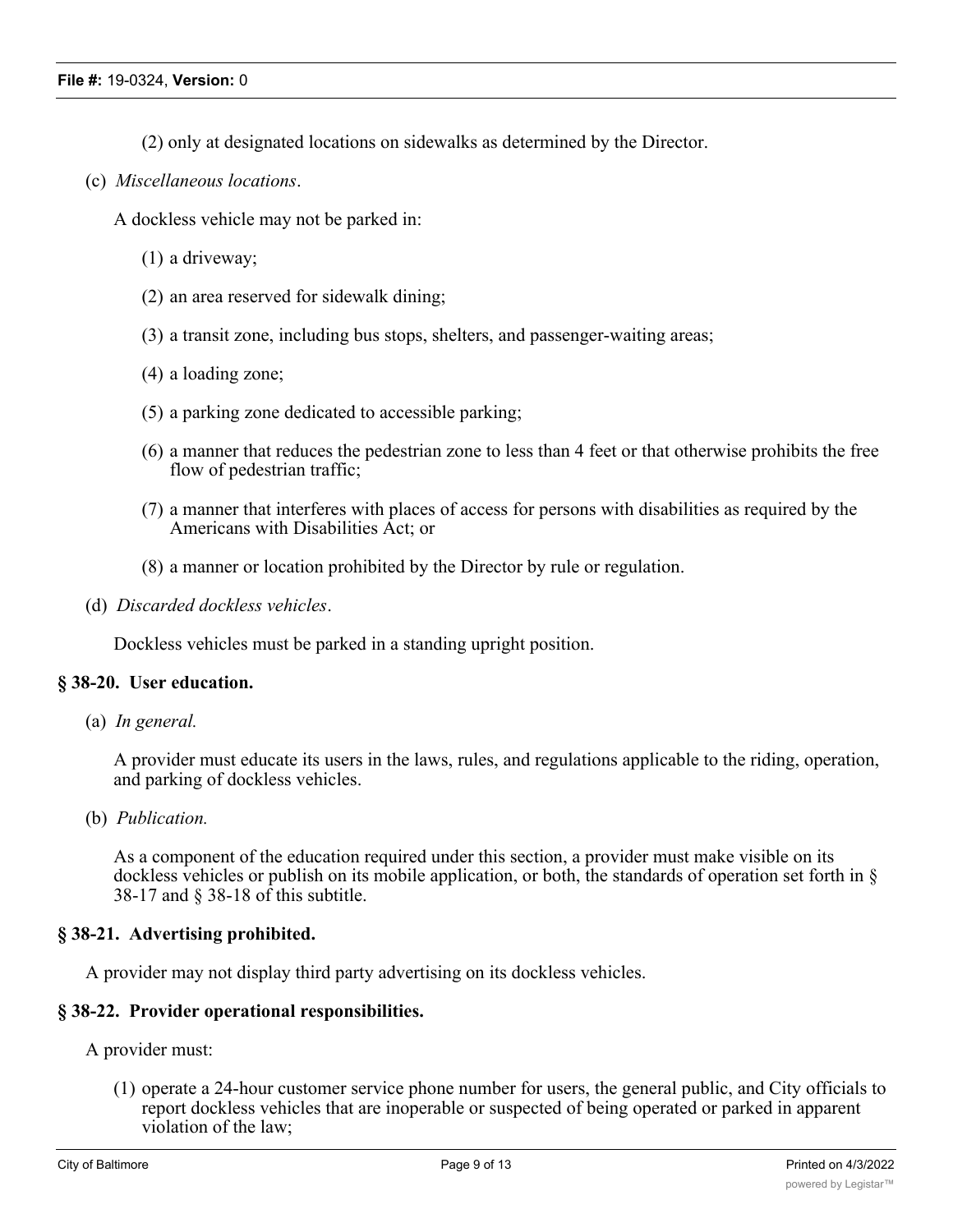- (2) remove its dockless vehicles from any public right-of-way between dusk and dawn as determined by the Director in the rules and regulations adopted under this subtitle;
- (3) ensure that its dockless vehicles are parked as required by law, rule, or regulation;
- (4) remove or reposition its dockless vehicles that are parked illegally within 2 hours of being notified by the Department or any other government agency of a violation;
- (5) remove or reposition its dockless vehicles that are parked illegally within 6 hours of being notified by the public;
- (6) ensure that its dockless vehicles adhere to applicable national safety standards;
- (7) ensure that its operations adhere to the requirements of equitable access as determined by the Director in the rules and regulations adopted under this subtitle; and
- (8) comply with all other requirements established by the Director for the operation of dockless vehicles for hire.

# **§ 38-23. Performance bond.**

(a) *In general*.

Providers must provide a performance bond in an amount and form specified by the Director.

(b) *Use*.

The funds available from the bond required by this section shall be applied to pay for:

- (1) damage to public property caused by a provider's dockless vehicles; or
- (2) the removal and storage of a provider's dockless vehicles that are parked illegally.

# **§ 38-24. Seizure.**

(a) *In general*.

A dockless vehicle for hire is subject to seizure if it is parked or used in violation of this subtitle.

- (b) *Warrant not necessary.*
	- (1) An enforcement officer need not have a warrant in order to seize a dockless vehicle for hire in violation of this subtitle if:
		- (i) the enforcement officer has probable cause to believe that the dockless vehicle for hire has been parked or used in violation of this subtitle; and
		- (ii) a warrant is not constitutionally required under the circumstances.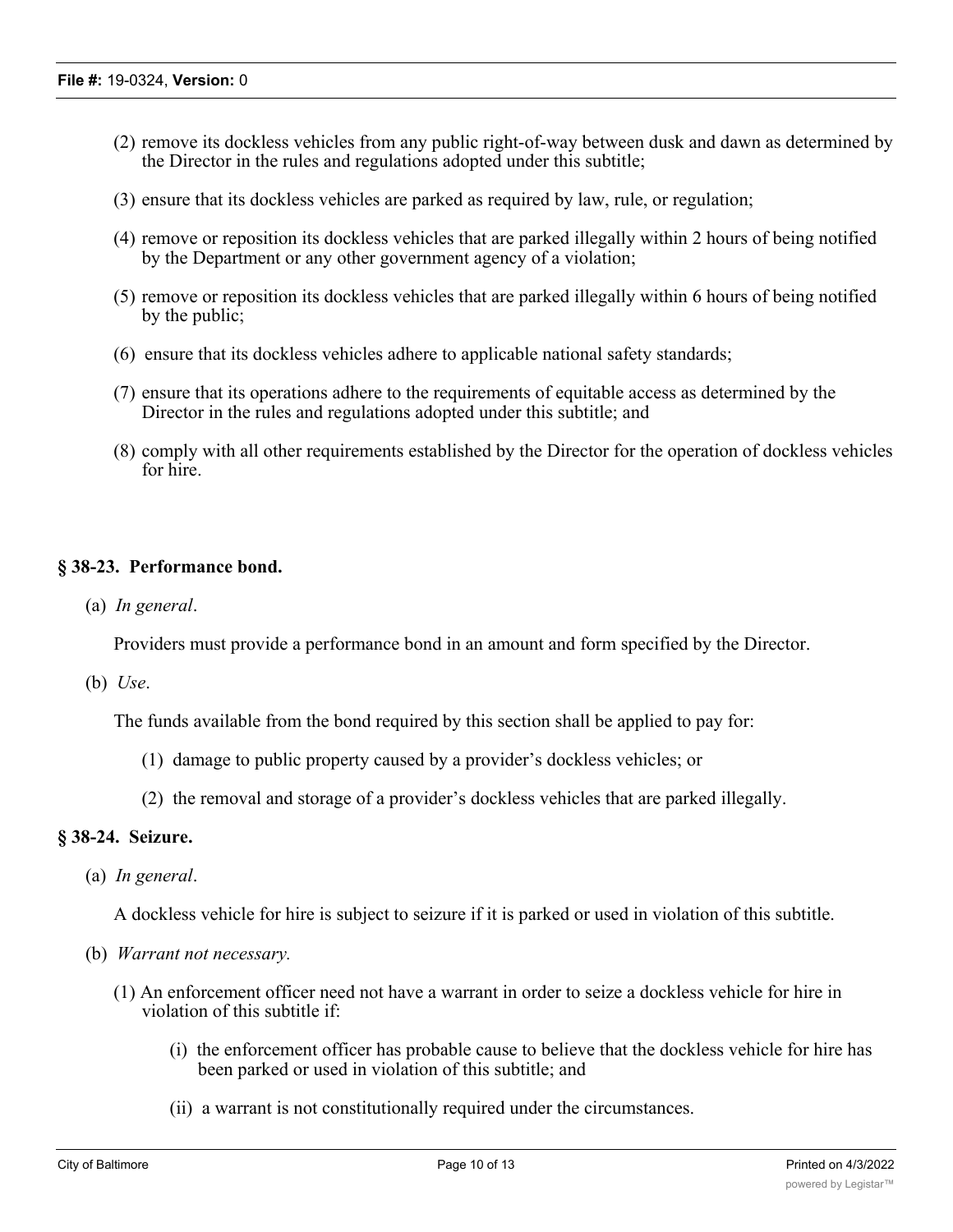- (2) Whenever an enforcement officer seizes a dockless vehicle for hire under this section, the enforcement officer may cause it to be moved to a place designated by the Department.
- (c) *Vehicles returned on payment*.

Any dockless vehicle for hire seized under this section must be returned to its provider on payment from funds provided by the performance bond required by § 38-23 of this subtitle.

(d) *Rules and regulations*.

The rules and regulations adopted under this subtitle must include the administration and processes necessary to implement this section.

# **§§ 38-25 to 38-26.** *{Reserved}*

# *Part 4. Penalties and Enforcement*

# **§ 38-27. Enforcement by citation**.

(a) *In general*.

In addition to any other civil or criminal remedy or enforcement procedure, this subtitle may be enforced by issuance of:

- (1) an environmental citation as authorized by the City Code Article 1, Subtitle 40 {"Environmental Control Board"}; or
- (2) a civil citation as authorized by the City Code Article 1, Subtitle 41 {"civil citations"}.
- (b) *Process not exclusive*.

The issuance of a citation to enforce this subtitle does not preclude pursuing any other civil or criminal remedy or enforcement action authorized by law.

(c) *Each day a separate offense*.

Each day that a violation continues is separate offense.

# **§ 38-28. Criminal penalties.**

(a) *In general*.

Except as otherwise specified, any person who violates any provisions of this subtitle or of the rules and regulations adopted under this subtitle is guilty of a misdemeanor and, on conviction, is subject to fine of not more than \$1,000 or to imprisonment for not more than 30 days or to both fine and imprisonment for each offense.

(b) *Each day a separate offense*.

Each day that a violation continues is separate offense.

# **Article 1. Mayor, City Council, and Municipal Agencies**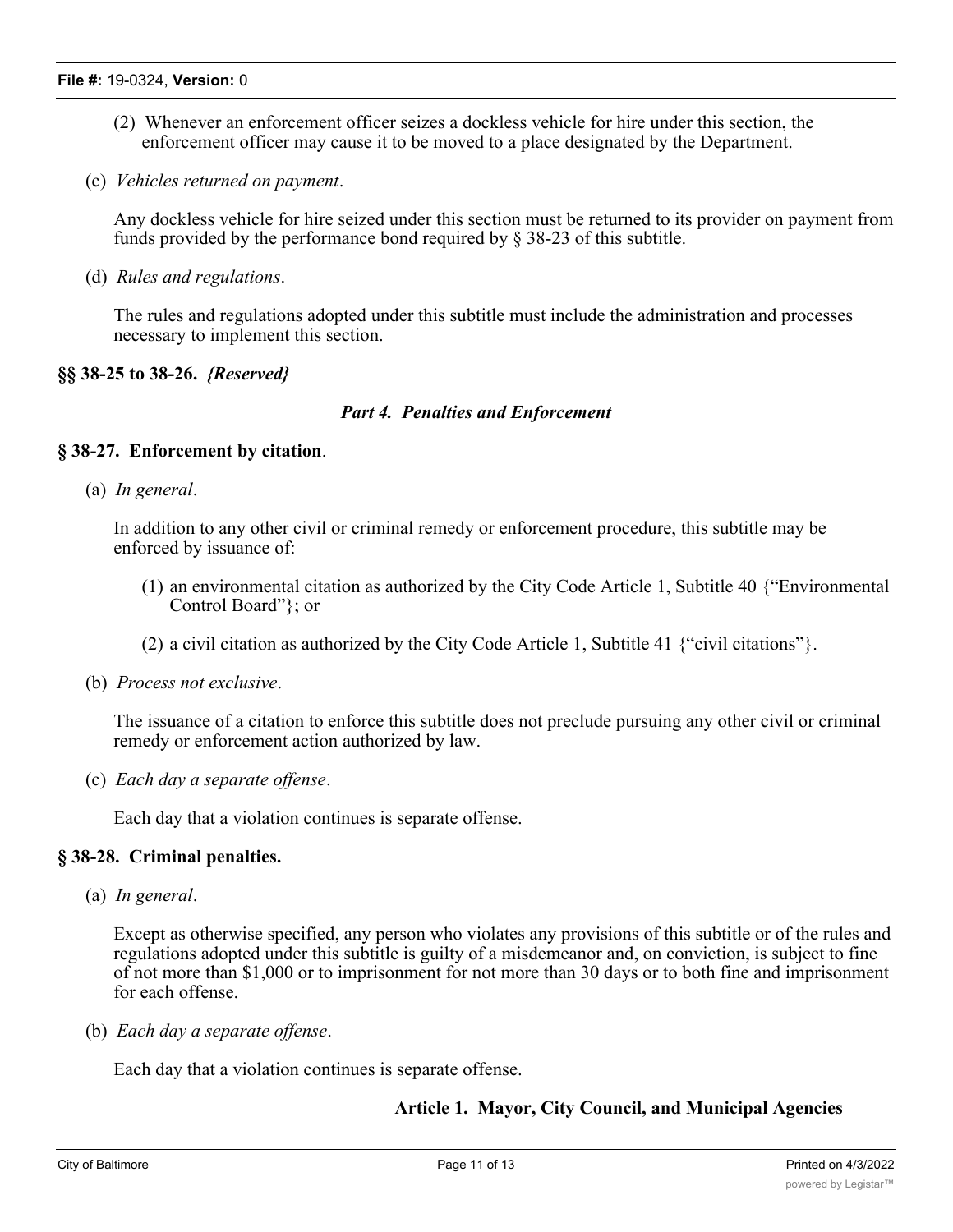# **Subtitle 40. Environmental Control Board**

#### **§ 40-14. Violations to which subtitle applies.**

- (e) *Provisions and penalties enumerated*.
	- (5) *Article 31. Transit and Traffic*

Subtitle 38. Dockless Vehicles

§ 38-17. Unlawful operation

§ 38-18. Unlawful parking

 \$20 **Article 1. Mayor, City Council, and Municipal**

# **Subtitle 41. Civil Citations**

# **§ 41-14. Offenses to which subtitle applies - Listing.**

(4) *Article 31. Transit and Traffic*

Subtitle 38. Dockless Vehicles

§ 38-17. Unlawful operation

§ 38-18. Unlawful parking

\$20

\$20

\$20

# **Article 28. Taxes**

# **Subtitle 31. Dockless Vehicles**

# **§ 31-1. Definitions.**

**Agencies**

(a) *In general*.

In this subtitle, the following terms have the meanings indicated.

(b) *Director.*

"Director" means the Director of the Department of Finance or the Director's designee.

(c) *Dockless vehicle for hire.*